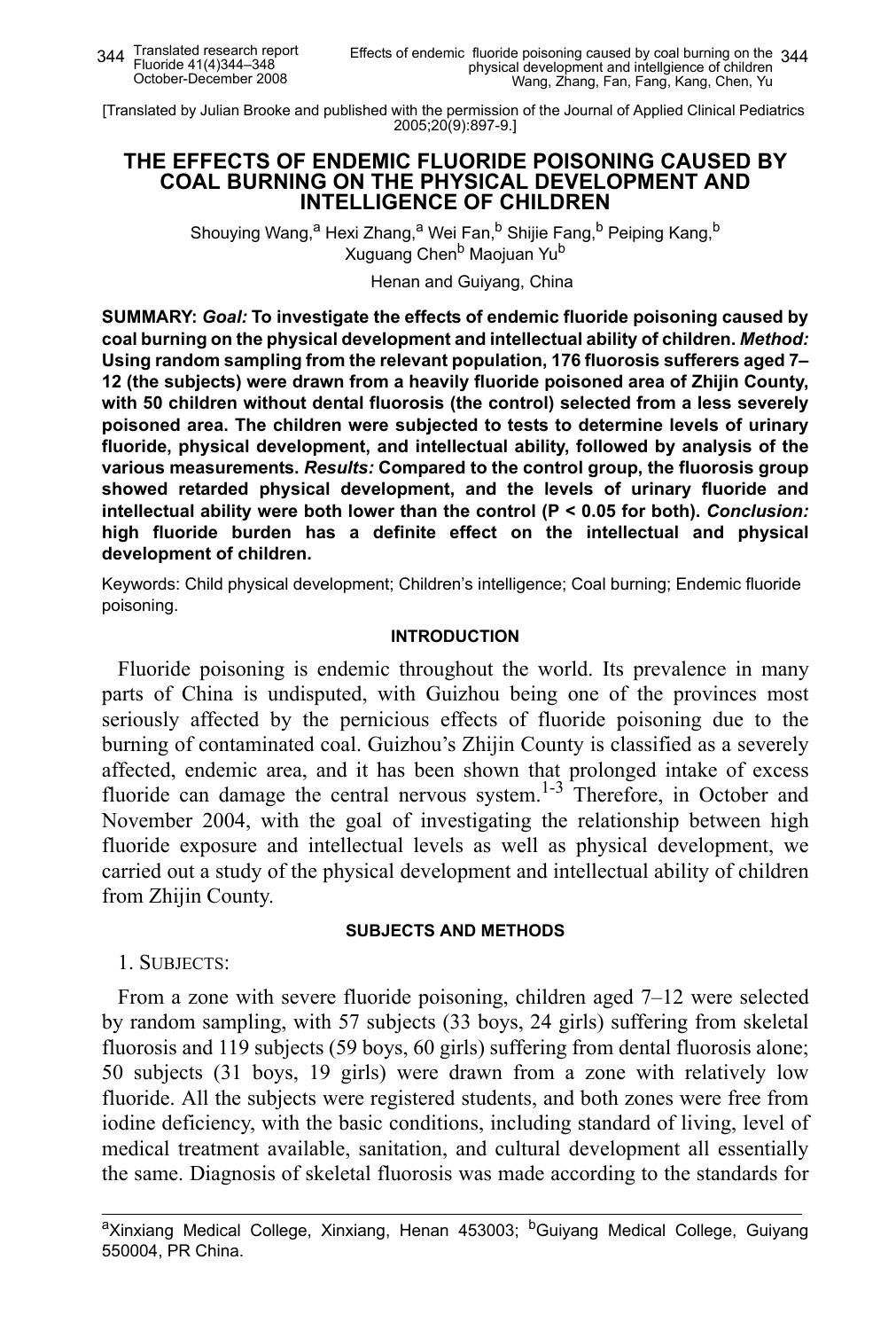skeletal fluorosis diagnoses by X-ray (WS192-1999) and child bone X-ray diagnoses.<sup>4</sup>

2. METHODS:

*1. Dental fluorosis:* The Dean index as well as the Chinese "3 types, 9 classifications" index was used to identify grade dental fluorosis.

*2. X-ray:* Two x-rays were taken, one of the pelvis and one of the right crus (when necessary, an x-ray of the tarsus was also taken).

*3. Physical tests:* Using standard measurement techniques, the height, chest measurement, weight, and abdominal skin thickness of subjects in each group were collected, with the readings accurate to the nearest 0.1 cm, 0.1 kg, and 0.5 mm, respectively. The skin thickness was determined using a Tixing brand skin thickness meter, calibrated before use, manufactured by the Chinese Physical Culture Administration's Scientific Research Department.

*4. Intelligence testing:* The collective testing of intellectual ability was conducted using the Chinese version of the Raven Standard Theoretical Intelligence Text developed by the Psychology Department of Beijing Normal University (the PTCS). For each group of 10 to 20, the test conditions and instructions were kept rigorously uniform as per the requirements of the test. See Table 1 for the criteria used to rank intelligence.

| Level          | IQ evaluation standard <sup>a</sup> | Rank                 |  |
|----------------|-------------------------------------|----------------------|--|
| 1              | IQ score in the 95% or higher range | High Intelligence    |  |
| $\overline{2}$ | IQ score in the 75% to 94% range    | Good                 |  |
| 3              | IQ score in the 25% to 74% range    | Average              |  |
| 4              | IQ score in the 5% to 24% range     | Below average        |  |
| 5              | IQ score in the 4% or lower range   | Intellectual deficit |  |

<sup>a</sup>The IQ scores are compared to a theoretical group of the same age.

*5. Physical development ranking:* Based on Chinese reference standards for growth, age-independent height, weight, and chest measurements scores were calculated, and the subjects were classified into five developmental categories: 1) below mean–2SD (low); 2) between mean–2SD and mean–SD (below average); 3) mean±SD (average); 4) between mean+SD and mean+2SD (above average); and 5) above mean+2SD (high).

*6. Quality control:* The same forms, the same method of questioning, and the same recording system were used for testing, with the same training given to all testers prior to testing; an objective and professional attitude was maintained at all times. In order to be certain that results of the study were both correct and complete, all results were promptly rechecked, and any problems quickly remedied.

3. STATISTICAL ANALYSIS:

Using the statistical software package SPSS 10.0, the measured data were subjected to a *t*-test, a variance analysis, and *q*-test pair-wise comparison, while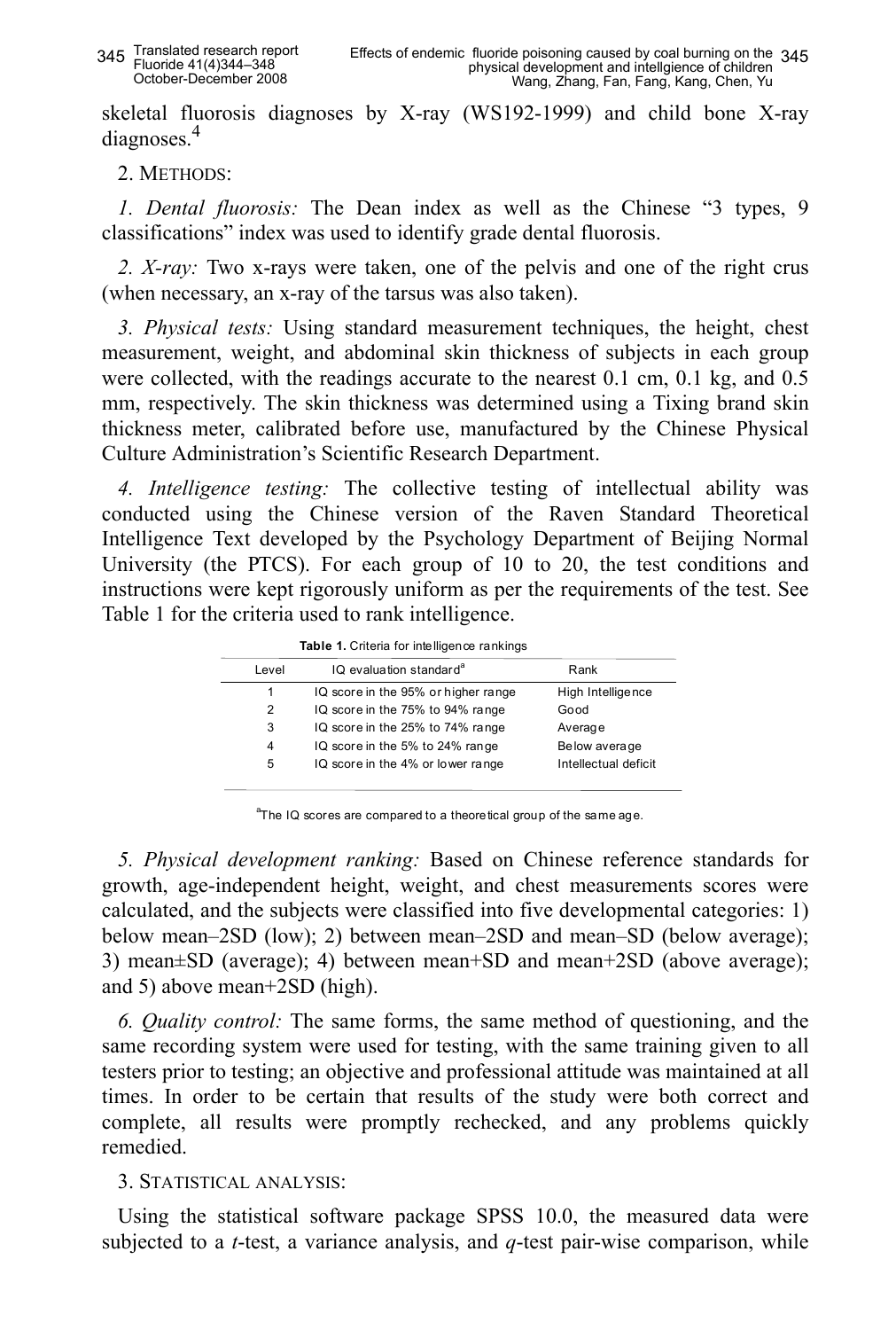the categorical data were subjected to a chi-square test and a single factor correlative analysis.

### **RESULTS**

1. For the average fluoride level in the urine of Zhijin County children, see Table 2.

|              | Table 2. Urinary fluoride of children in Zhijin County (mean±SD, mg/L) |                   |      |        |  |  |  |
|--------------|------------------------------------------------------------------------|-------------------|------|--------|--|--|--|
| Group        | n                                                                      | Urine fluoride    |      |        |  |  |  |
| Endemic zone | 144                                                                    | $1.352 + 0.457$   | 2.96 | < 0.01 |  |  |  |
| Control zone | 35                                                                     | $1.611 \pm 0.467$ |      |        |  |  |  |

2. For the indicators of physical development for children of Zhijin County, see Table 3. The proportions of children in each group with below average height, weight, and chest measurement show no significant differences (P>0.05).

|  |  | Table 3. Results of the physical development evaluation for children in Zhijin County |  |  |  |
|--|--|---------------------------------------------------------------------------------------|--|--|--|
|  |  |                                                                                       |  |  |  |

| Group              |     | He ight          |         |                   | Weight                   |         |                  | Chest measurement       |         |                  |
|--------------------|-----|------------------|---------|-------------------|--------------------------|---------|------------------|-------------------------|---------|------------------|
|                    | n   | Below<br>average | Average | Abo ve<br>average | <b>B</b> elow<br>average | Average | Above<br>average | <b>Below</b><br>average | Average | Above<br>average |
| Skeletal Fluorosis | 57  | 44               | 12      |                   | 25                       | 30      |                  | 13                      | 28      | 6                |
| Dental Fluorosis   | 119 | 85               | 33      |                   | 44                       | 66      | 9                | 29                      | 80      | 10               |
| Control            | 50  | 35               | 12      | 3                 | 18                       | 26      | 6                | 12                      | 32      | 6                |

3. For the results of the abdominal skin thickness measuring, see Table 4. The results from the children within the endemic zone showed girls with a statistically significant thicker abdominal skin than boys  $(P<0.05)$ . Comparing same sex subjects across the three groups, girls show no significant difference  $(P>0.05)$ ; however, the differences among the boys are significant (P<0.05). The two groups from the endemic zone showed no significant differences (P>0.05). The control group had thicker abdominal skin then both the dental fluorosis and skeletal fluorosis groups, and this result was significant (a variance analysis and *q*-test showed  $q = 3.46$ , P < 0.05;  $q = 3.75$  P < 0.05). The subjects suffering from skeletal fluorosis had lower skin thickness than those with only dental fluorosis, but the difference was not significant ( $q = 0.23$ , P $> 0.05$ ).

| Table 4. Results of abdominal skin thickness measurement (mean±SD, mm) |                   |                   |  |  |  |  |  |
|------------------------------------------------------------------------|-------------------|-------------------|--|--|--|--|--|
| Group                                                                  | Boys              | Girls             |  |  |  |  |  |
| Control                                                                | $4.620 \pm 0.835$ | $4.760 + 0.632$   |  |  |  |  |  |
| Dental fluorosis                                                       | $3.660 \pm 1.650$ | $4.440 \pm 1.910$ |  |  |  |  |  |
| Skeletal fluorosis                                                     | $3.960 + 1.690$   | $5.090 + 2.520$   |  |  |  |  |  |
|                                                                        |                   |                   |  |  |  |  |  |

4. For the distribution of intelligence rankings for each group of subjects, see Table 5. On the basis of a chi-square test, the difference in IQ between the two zones was found to have statistical significance (chi-square  $= 23.46$ ,  $P < 0.01$ ); IQs in the high fluoride zone are clearly lower than the control.

Among the 157 students in the endemic zone, three tests were invalid; in the control zone one test was invalid.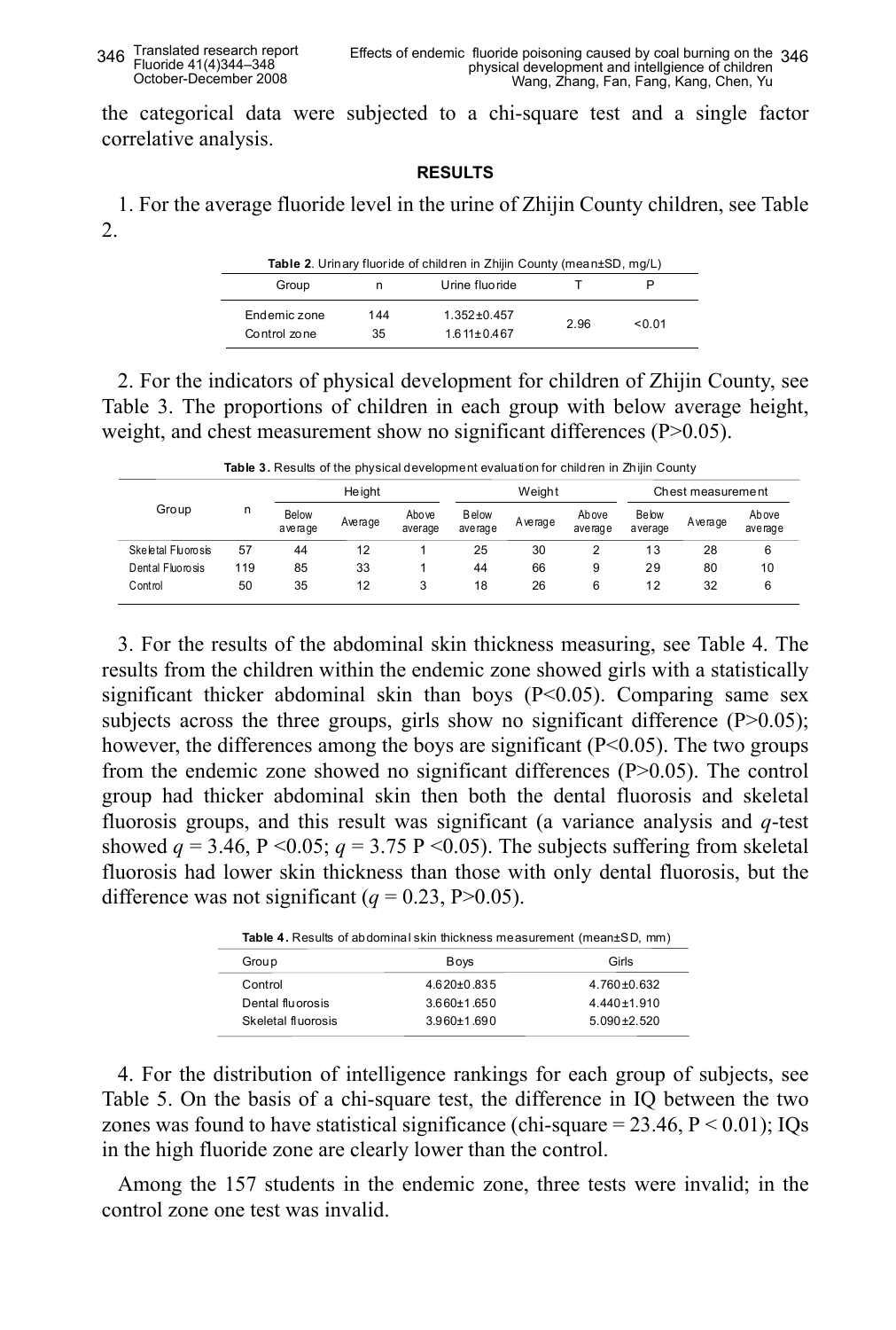| Group              | n  | $< 5\%$ | $5\% - 24\%$ | 25%-74% | $\geq 75\%$ |
|--------------------|----|---------|--------------|---------|-------------|
| Control            | 49 |         |              | 29      | 14          |
| Dental fluorosis   | 97 |         | 24           | 59      |             |
| Skeletal fluorosis | 57 |         | 12           | 36      |             |

**Table 5.** Distribution of intelligence rankings in children From Zhijin County

5. The relationship between IQs scores and urinary fluoride of children from both zones was investigated by subjecting the urine fluoride and IQ data to a single factor correlative analysis. The results indicate a negative correlation between fluoride in urine and intelligence  $(r = -0.494, P \le 0.01)$ 

#### **DISCUSSION**

The children from the fluoride endemic areas showed poor development in the growth indicators used in this study, i.e., height, weight, and chest measurement, with height being particularly low. In each group, the percentage of children with below average height was more than 70%, and the children with skeletal fluorosis were on average the shortest. This could be related to the tendency of fluoride to collect in the bones and the resulting damage. Fluoride also seems to be harmful to the muscles, not only causing cells to lose their shape and muscle fibers to lose thickness, but also leading to a general drop in muscle energy metabolism.<sup>5</sup> The abdominal skin thickness of the subjects was tested, with the results indicating that fluoride poisoning has some effect on fat storage, with a corresponding effect on physical development. According to available research, a high body burden of fluoride can inhibit a wide range of enzymes,  $e$  e.g., inhibition of enzymatic hydrolysis of lipids, leading to insufficient amounts of essential fatty acids (linoleic acid, linolenic acid, arachidonic acid, etc.). This could be the cause of the differences in abdominal skin thicknesses seen in this study, but this mechanism needs further research. The difference between the groups suffering from fluorosis and the control with regard to the various physical developmental indicators (height, weight, chest measurement) seen in this study was not statistically significant; this could be due to the fact that the control group was also drawn from an area that showed some fluoride contamination; they might also have also been, to a certain extent, fluoride poisoned. These indicators also showed no significant differences between the two groups suffering from fluorosis; this indicates that more research into the exact influence of varying degrees of fluoride poisoning on physical development is required.

This study used the PTCS IQ scale to measure intellectual ability, a testing method that minimizes the interference from ethnic, cultural, and linguistic factors. Recent research has demonstrated that excess fluoride uptake can damage the central nervous system, and can pass through the placental and blood-brain barriers to affect the synthesis and excretion of certain neurotransmitters and thus the various stages of child brain development, causing a retardation in the normal development of the nervous system and ultimately affecting the intellectual ability of the child.7-9 This study found that the children from the severely endemic zone had higher urine fluoride than those from the control zone,<sup>b</sup> and that urine fluoride and intelligence showed a clear negative correlation, results that are consistent